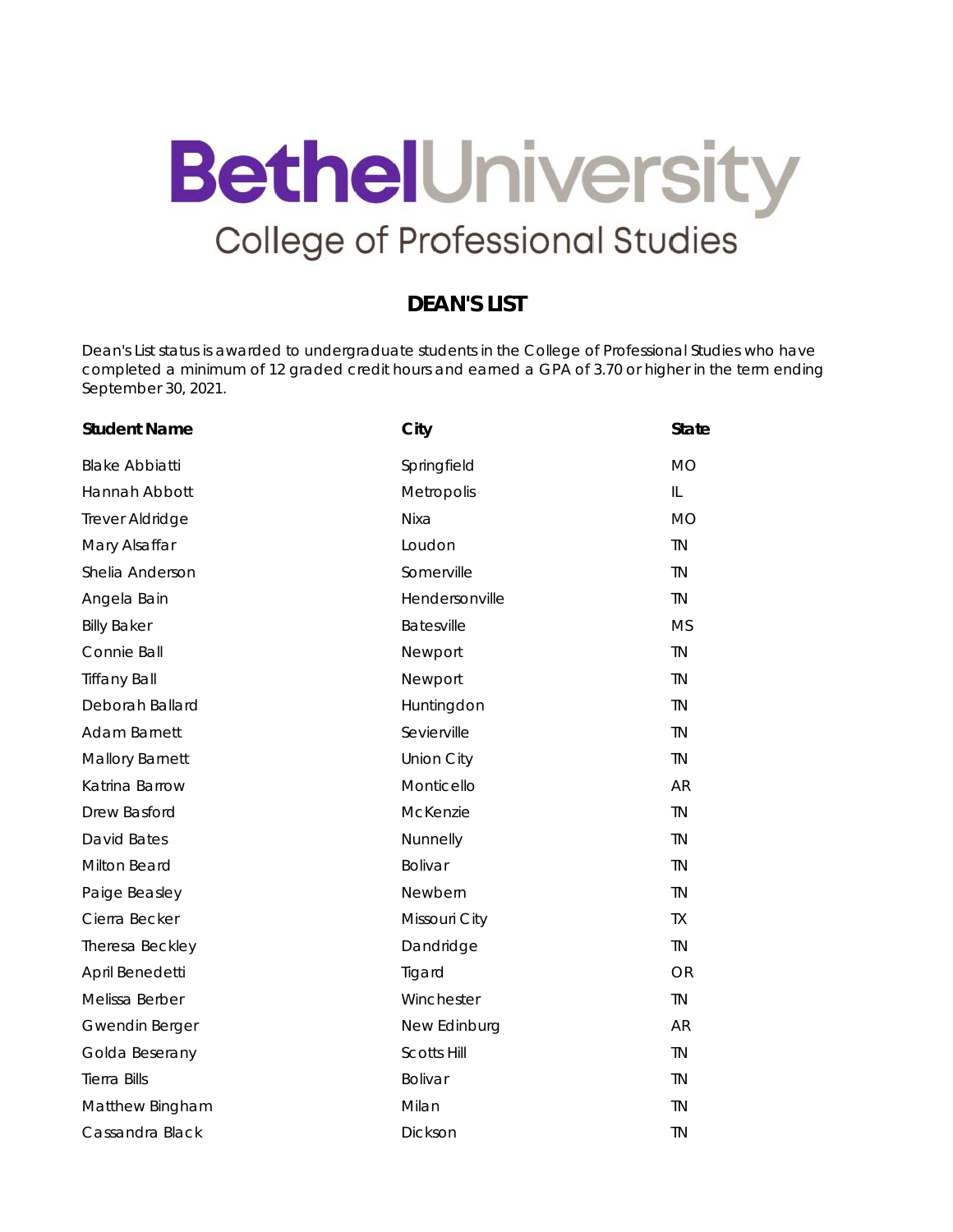| LaTausha Blair         | <b>Bartlett</b> | <b>TN</b> |
|------------------------|-----------------|-----------|
| Douglas Boone          | Telford         | TN.       |
| Terence Booth          | Ozark           | <b>MO</b> |
| Martrell Boswell       | Cordova         | <b>TN</b> |
| Phillip Box            | Pegram          | <b>TN</b> |
| Michelle Brassfield    | Lawrenceburg    | <b>TN</b> |
| <b>Curtis Brinkley</b> | Murfreesboro    | <b>TN</b> |
| Angela Bullock         | Newbern         | <b>TN</b> |
| Deedee Burgess         | Manchester      | <b>TN</b> |
| Carrie Burns           | Bolivar         | <b>TN</b> |
| <b>Beth Cartwright</b> | Ridgely         | TN.       |
| Corey Cason            | Clovis          | <b>CA</b> |
| Mitchell Cayson        | Jackson         | <b>TN</b> |
| Tina Ceru              | Clarksville     | <b>TN</b> |
| Antonio Chambers       | Smyrna          | <b>TN</b> |
| Cory Chance            | Humboldt        | <b>TN</b> |
| Shawn Charbonneau      | Gatesville      | TX.       |
| Kenneth Cherry Jr.     | Crossville      | <b>TN</b> |
| Christy Clark          | Dawson Springs  | <b>KY</b> |
| Lachic Clark           | Bolivar         | <b>TN</b> |
| William Clark          | <b>Bartlett</b> | <b>TN</b> |
| <b>Ashley Cobb</b>     | Dyersburg       | <b>TN</b> |
| <b>Tiffany Coble</b>   | Dresden         | <b>TN</b> |
| John Cochran           | Millington      | <b>TN</b> |
| Tamara Coffelt         | Adams           | <b>TN</b> |
| <b>Justin Coker</b>    | Nashville       | <b>TN</b> |
| Jonathan Corner        | Spring Hill     | TN        |
| Sandra Coshatt         | Clarksville     | <b>TN</b> |
| Sara Cotton            | Cordova         | TN        |
| Kyle Craig             | Arlington       | TN        |
| Lesley Crittenden      | Three Way       | <b>TN</b> |
| <b>Timothy Crowe</b>   | Lexington       | TN        |
| Danny Crownover        | Lexington       | <b>TN</b> |
| Ty Cummings            | Springfield     | TN        |
| Joyce Cupples          | Pulaski         | <b>TN</b> |
| Jamie Curran           | Halls           | TN        |
| <b>Jack Curtis</b>     | Coalmont        | TN        |
| David Dabbs            | McKenzie        | TN        |
| Jalishia Daniel        | Cordova         | TN        |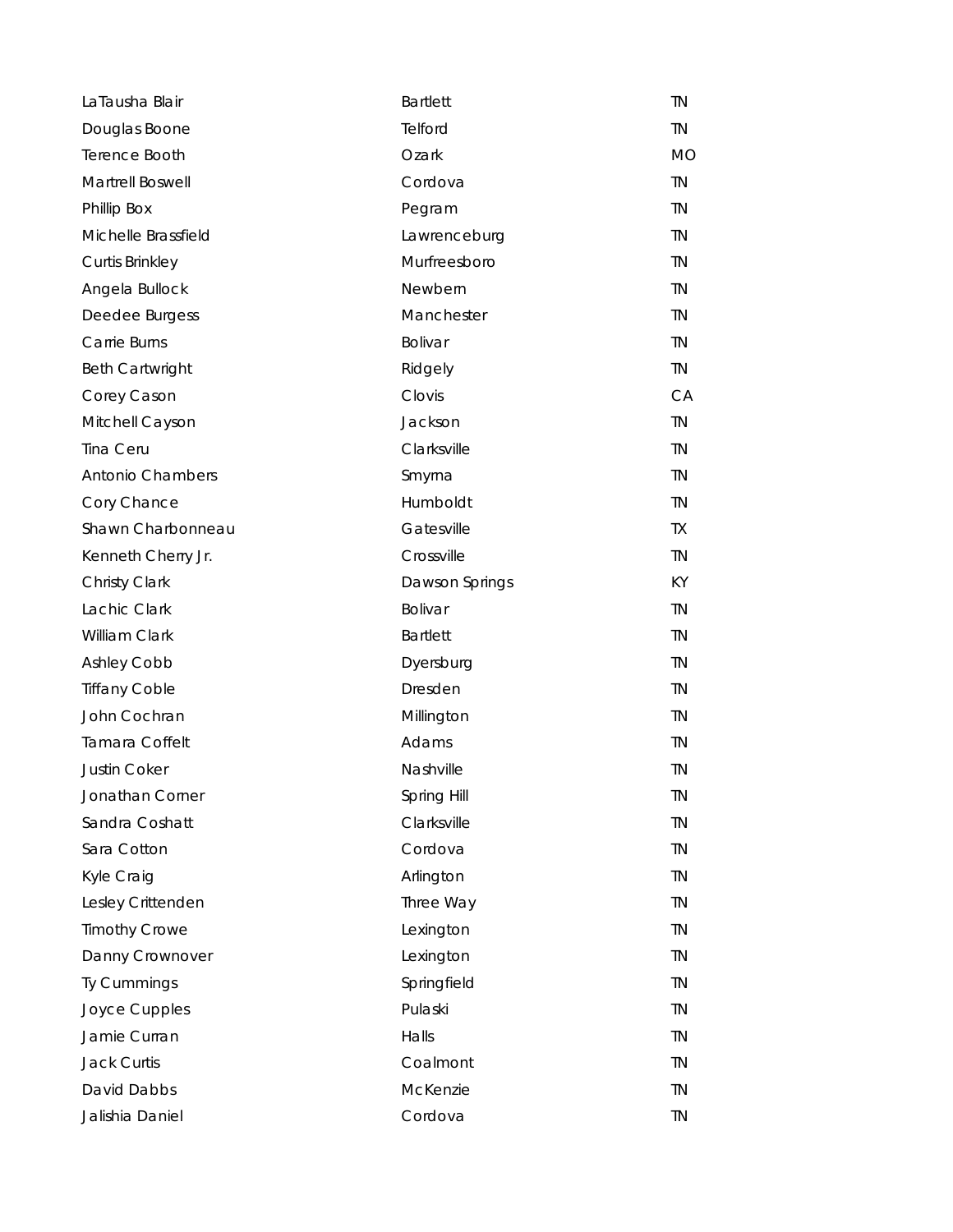| Robert Daub             | Columbia               | <b>TN</b> |
|-------------------------|------------------------|-----------|
| Terri Delaney           | McKenzie               | TN        |
| <b>Cassidy Demler</b>   | Clarksville            | <b>TN</b> |
| Secena Dempsey          | <b>Cumberland City</b> | <b>TN</b> |
| <b>Elizabeth Denton</b> | Johnson City           | <b>TN</b> |
| Derrick Dillon          | Rolla                  | <b>MO</b> |
| Jacob Dotson            | Vanleer                | <b>TN</b> |
| Princess Douglas        | Bolivar                | <b>TN</b> |
| Daniel Dunn             | Sevierville            | <b>TN</b> |
| Jake Elrod              | Birchwood              | <b>TN</b> |
| Ciera Fleming           | Murfreesboro           | TN.       |
| Earnest Franklin        | Waxhaw                 | <b>NC</b> |
| <b>Holly Frazier</b>    | Christiana             | <b>TN</b> |
| <b>Tracy Fuller</b>     | Jackson                | <b>TN</b> |
| Jeffrey Gavlik          | Selma                  | <b>OR</b> |
| Lekesha Geanes          | Bolivar                | <b>TN</b> |
| Jacob Gentry            | Sevierville            | <b>TN</b> |
| Miranda Gidlof          | Knoxville              | <b>TN</b> |
| Karnesha Gipson         | Horn Lake              | <b>MS</b> |
| Juan Gonzalez           | Cordova                | <b>TN</b> |
| <b>Jessie Gower</b>     | Cornersville           | <b>TN</b> |
| Marissa Graham          | Jackson                | <b>TN</b> |
| Calvin Grantham         | <b>Bartlett</b>        | <b>TN</b> |
| Stephanie Grayson       | Jackson                | <b>TN</b> |
| Alyssa Green            | Nashville              | <b>TN</b> |
| Jennifer Griffith       | Winfield               | <b>TN</b> |
| Sean Groves             | Thompson's Station     | TN        |
| Matthew Hale            | <b>Union City</b>      | <b>TN</b> |
| <b>Misty Haley</b>      | Memphis                | <b>TN</b> |
| Danae Hallmark          | Mayfield               | KY        |
| Sheena Hamill           | Pikeville              | <b>TN</b> |
| Jonathan Hargrove       | Lewisburg              | TN        |
| Molly Harland           | Whiteside              | <b>TN</b> |
| <b>Ashley Harrell</b>   | Seymour                | TN        |
| Lakeshi Harrington      | Jackson                | <b>TN</b> |
| Robert Harrington       | Riceville              | <b>TN</b> |
| Clara Harris            | Bolivar                | <b>TN</b> |
| <b>Robert Harris</b>    | Eddyville              | KY        |
| Stephen Harris          | Wartburg               | TN        |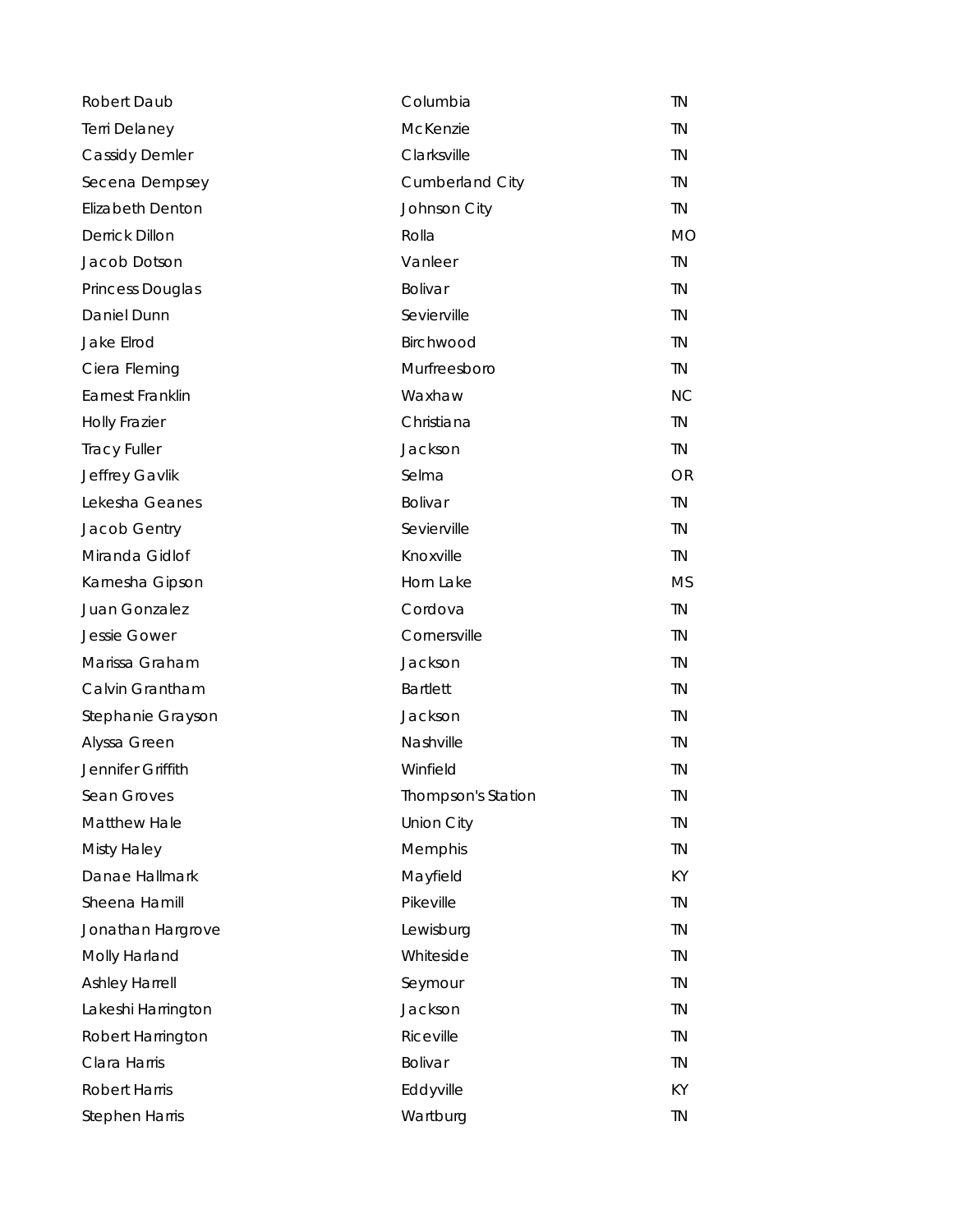| Gary Haus               | Almont            | MI        |
|-------------------------|-------------------|-----------|
| <b>Ricky Hepler</b>     | Fort Payne        | AL        |
| <b>Christian Hilser</b> | Clackamas         | <b>OR</b> |
| Johnathon Holcombe      | Knoxville         | <b>TN</b> |
| Charlie Holliday        | Kokomo            | IN        |
| Matrisha Holloway       | Milan             | <b>TN</b> |
| Nick Holloway           | Tullahoma         | <b>TN</b> |
| Tajai Horton            | Bolivar           | <b>TN</b> |
| Joshua Humphrey         | Caryville         | TN        |
| Tayler Inman            | Knoxville         | TN        |
| Stephanie lvy           | Milan             | <b>TN</b> |
| Tanisha Jackson         | Menifee           | <b>AR</b> |
| Taylor Jobe             | <b>Union City</b> | <b>TN</b> |
| <b>Brad Johnson</b>     | Trade             | <b>TN</b> |
| Deborah Johnson         | <b>Big Sandy</b>  | <b>TN</b> |
| Ashley Jones            | Millbrook         | AL        |
| Cody Jones              | Hernando          | <b>MS</b> |
| Jordan Jones            | Hernando          | <b>MS</b> |
| Johnnie Justus          | Seymour           | <b>TN</b> |
| Zachary Kaplan          | Memphis           | <b>TN</b> |
| Angela Kincaid          | Dyersburg         | <b>TN</b> |
| Sandra King             | Lewisburg         | <b>TN</b> |
| Beau Kohler             | Murfreesboro      | <b>TN</b> |
| Michael Krausz          | Maryville         | <b>TN</b> |
| Erica Lamberth          | Jackson           | <b>TN</b> |
| Russ Lawson             | Lexington         | <b>TN</b> |
| Brian Leatherwood       | Seymour           | <b>TN</b> |
| Dustin Ledford          | Watauga           | <b>TN</b> |
| Dakota Leland           | Tiptonville       | <b>TN</b> |
| <b>Tyler Lennon</b>     | Lewisburg         | <b>TN</b> |
| Rory Leonard            | Memphis           | <b>TN</b> |
| Lafe Long               | Dyersburg         | <b>TN</b> |
| Wanda Lopez             | Clarksville       | <b>TN</b> |
| John Lufi               | Blountville       | <b>TN</b> |
| Faith Lunsford          | Meadowview        | <b>VA</b> |
| <b>Timothy Maness</b>   | Darden            | <b>TN</b> |
| Anna Mansfield          | Dyersburg         | TN.       |
| Randall Martin          | Powell            | <b>TN</b> |
| Samantha Martin         | Paris             | ΤN        |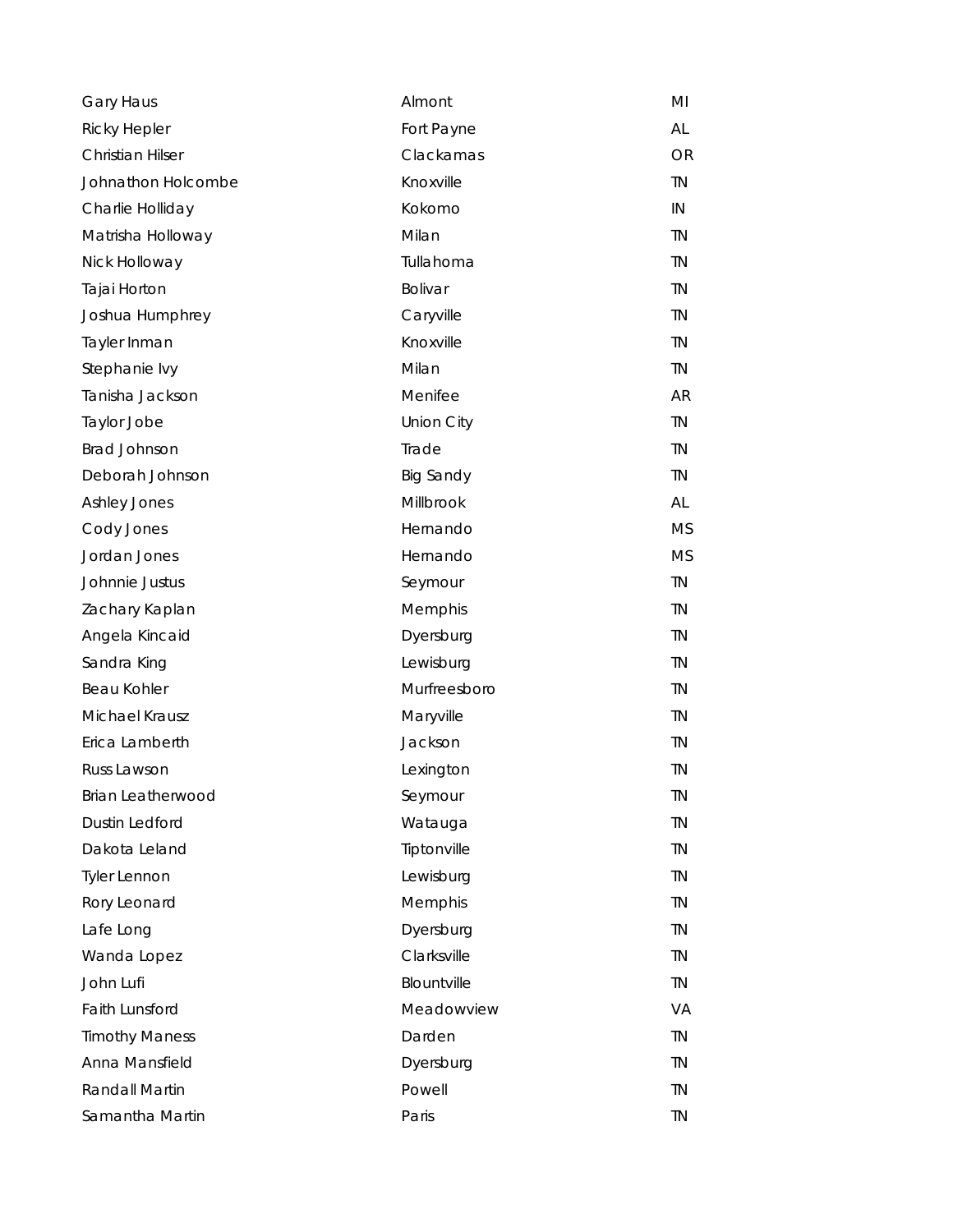| Tyler Marzarago          | Knoxville          | <b>TN</b> |
|--------------------------|--------------------|-----------|
| Pamela Mathews           | Memphis            | <b>TN</b> |
| Daniel Mccreary          | Lafollette         | <b>TN</b> |
| Annetta McIntosh         | Jackson            | <b>TN</b> |
| James McMahan            | Seymour            | <b>TN</b> |
| <b>Theddus McRae</b>     | Sherwood           | AR.       |
| <b>Ryan Miller</b>       | Soddy Daisy        | TN        |
| Nicholas Molinaro        | Collierville       | <b>TN</b> |
| Cody Moore               | <b>Beech Bluff</b> | <b>TN</b> |
| Jacqueline Neville       | Brentwood          | TN.       |
| Markie Newport           | Huntsville         | TN.       |
| <b>Tyler Nies</b>        | Marysville         | <b>WA</b> |
| Michele Noles            | Huntingdon         | TN.       |
| Brendar Odek Dotson      | Nashville          | <b>TN</b> |
| Alora Oler-Wyatt         | Unicoi             | TN.       |
| <b>Austin O'Neal</b>     | Nashville          | <b>TN</b> |
| Darnesha Owens           | <b>Bolivar</b>     | TN.       |
| Erin Page                | Olive Branch       | <b>MS</b> |
| <b>Christine Parsons</b> | Jackson            | <b>TN</b> |
| <b>Andrew Perez</b>      | Dickson            | TN.       |
| Vernon Perkins Jr.       | Hernando           | <b>MS</b> |
| <b>Kelly Perry</b>       | Lynchburg          | TN.       |
| <b>Billy Pierce</b>      | <b>Moss</b>        | <b>TN</b> |
| Mary Priddy              | Brownsville        | <b>TN</b> |
| John Range               | Friendsville       | <b>TN</b> |
| Thaddeus Ray             | Jackson            | <b>TN</b> |
| Matthew Rayburn          | Nolensville        | ΤN        |
| Kirsten Reckendorf       | Orlando            | FL.       |
| William Reynolds         | Clarksville        | <b>TN</b> |
| Teondra Ricketts-Dubose  | Murray             | KY.       |
| Cedric Roach             | Knoxville          | <b>TN</b> |
| <b>Garrett Robbins</b>   | Oak Ridge          | <b>TN</b> |
| Donald Rogers            | Antioch            | <b>TN</b> |
| <b>Charles Ross</b>      | Memphis            | <b>TN</b> |
| Ryan Routledge           | Lexington          | <b>TN</b> |
| <b>Bruce Rudis</b>       | Elizabethton       | <b>TN</b> |
| Tyronda Ruffin           | Clarksville        | TN.       |
| James Rummage            | Murfreesboro       | <b>TN</b> |
| Shesta Sails             | Jackson            | <b>TN</b> |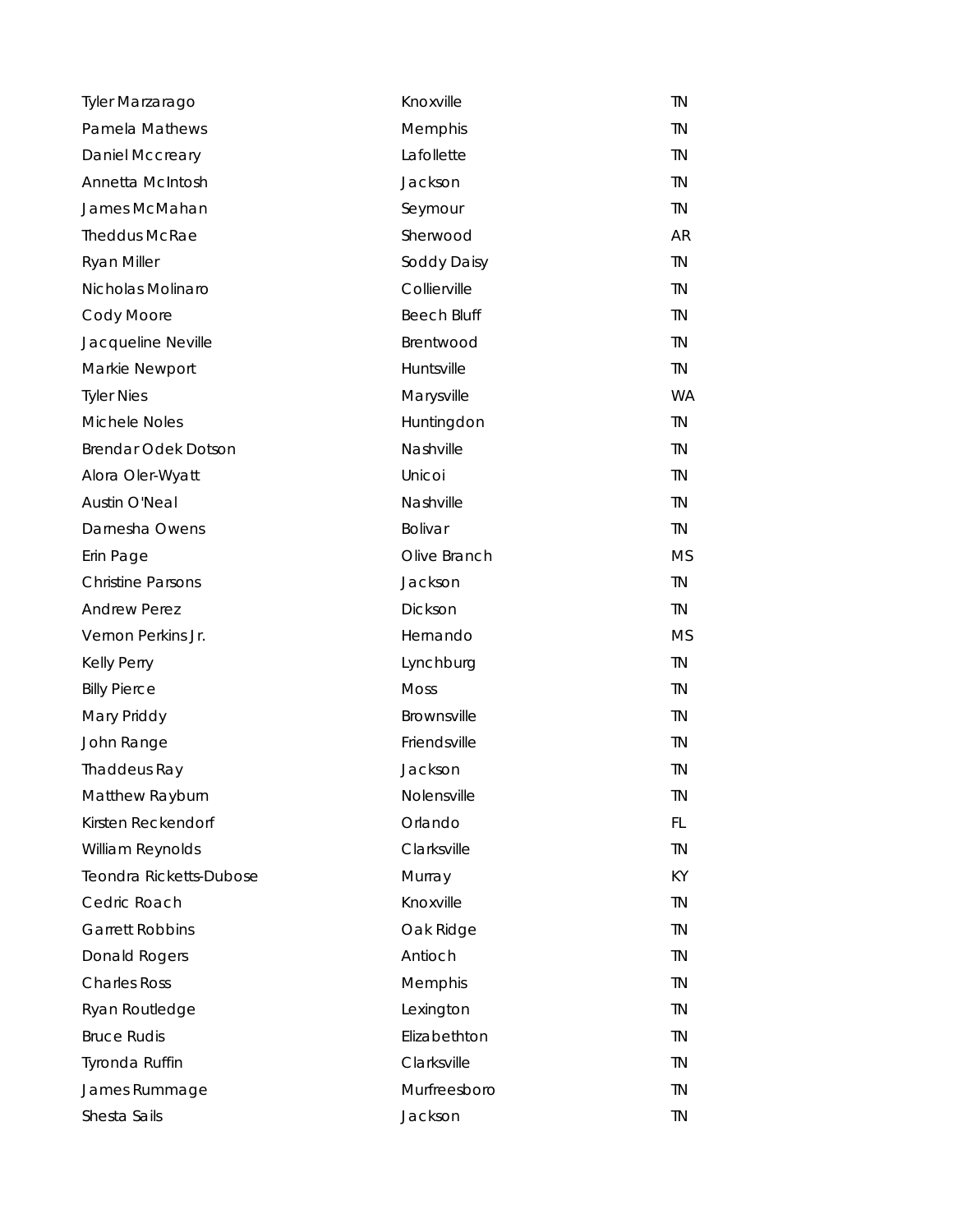| Latrice Saulsberry      | Olive Branch          | MS        |
|-------------------------|-----------------------|-----------|
| Kevin Savidge           | Sicklerville          | <b>NJ</b> |
| Andrew Schaefer         | Murfreesboro          | <b>TN</b> |
| Mary Seiber             | Memphis               | <b>TN</b> |
| Julie Senn              | Clarksville           | <b>TN</b> |
| Benjamin Shirley        | Lawrenceburg          | KY.       |
| <b>Taylor Shultz</b>    | Knoxville             | <b>TN</b> |
| Antonio Sims            | Memphis               | <b>TN</b> |
| Michele Siple           | Kingsport             | <b>TN</b> |
| Anthony Smith           | Morristown            | <b>TN</b> |
| Eric Smith              | Palmersville          | <b>TN</b> |
| Kolie Smith             | Halls                 | <b>TN</b> |
| Shawnna Smith           | Morristown            | <b>TN</b> |
| Freddie Sons Jr.        | Livingston            | <b>TN</b> |
| <b>Daniel Soule</b>     | Alamogordo            | <b>NM</b> |
| Bryan Stablein          | Knoxville             | <b>TN</b> |
| Jacob Stanley           | Mount Juliet          | <b>TN</b> |
| Krystal Stone           | Clarksville           | <b>TN</b> |
| Nakita Taylor           | Jackson               | <b>TN</b> |
| Nelida Tene             | Memphis               | <b>TN</b> |
| Sherry Thompson         | Memphis               | <b>TN</b> |
| Peggy Thurman           | Jamestown             | TN        |
| Jennifer Tillman        | Saltillo              | TN        |
| David Tranbarger        | Johnson City          | <b>TN</b> |
| Alice Travis-Kendall    | Paris                 | <b>TN</b> |
| <b>Tyler Tribolet</b>   | Lake Havasu City      | AZ        |
| Tracye Tucker           | Halls                 | ΤN        |
| Heather Turman          | <b>Hollow Rock</b>    | <b>TN</b> |
| Dalton Turnbow          | Martin                | <b>TN</b> |
| Stephanie Turnbow       | <b>Union City</b>     | <b>TN</b> |
| Kayla Turner            | <b>Estill Springs</b> | <b>TN</b> |
| Tangela Turner          | Stanton               | <b>TN</b> |
| <b>Wardarius Turner</b> | Memphis               | <b>TN</b> |
| Jarren Turpeinen        | Madisonville          | <b>TN</b> |
| Mary Vogl               | Henry                 | <b>TN</b> |
| Cynthia Walker          | Murfreesboro          | <b>TN</b> |
| Jamie Walker            | Clarksville           | <b>TN</b> |
| John Walker             | Mckenzie              | TN        |
| Kaitlyn Watkins         | Obion                 | <b>TN</b> |